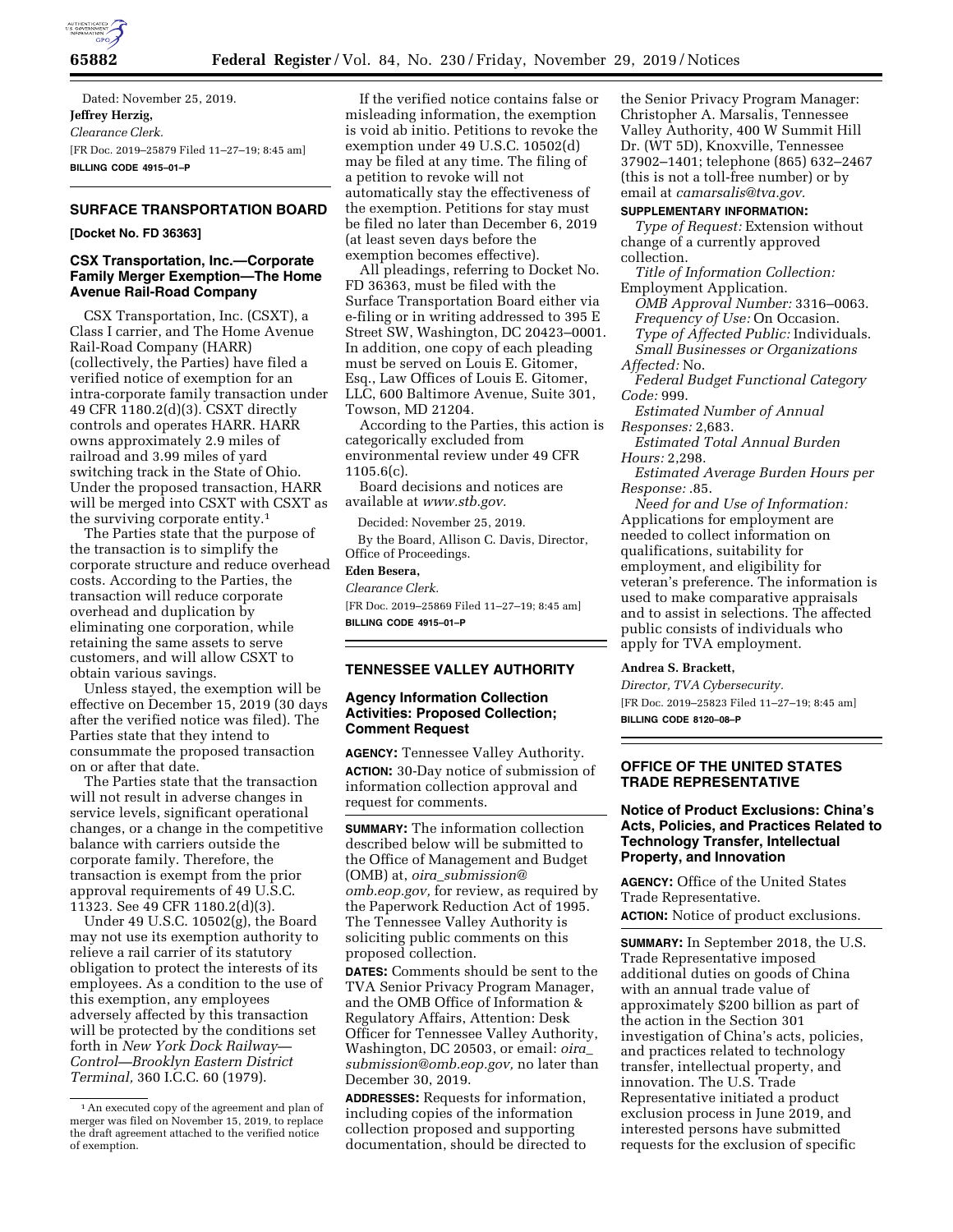products. This notice announces the U.S. Trade Representative's determination to grant certain exclusion requests specified in the Annex to this notice.

**DATES:** The product exclusions announced in this notice will apply as of the September 24, 2018, effective date of the \$200 billion action, to August 7, 2020.

**FOR FURTHER INFORMATION CONTACT:** For general questions about this notice, contact Assistant General Counsels Philip Butler or Megan Grimball, or Director of Industrial Goods Justin Hoffmann at (202) 395–5725. For specific questions on customs classification or implementation of the product exclusions identified in the annex to this notice, contact *[traderemedy@cbp.dhs.gov.](mailto:traderemedy@cbp.dhs.gov)* 

# **SUPPLEMENTARY INFORMATION:**

#### **A. Background**

For background on the proceedings in this investigation, please see the prior notices issued in the investigation, including 82 FR 40213 (August 23, 2017), 83 FR 14906 (April 6, 2018), 83 FR 28710 (June 20, 2018), 83 FR 33608 (July 17, 2018), 83 FR 38760 (August 7, 2018), 83 FR 47974 (September 21, 2018), 83 FR 49153 (September 28, 2018), 83 FR 65198 (December 19, 2018), 84 FR 7966 (March 5, 2019), 84 FR 20459 (May 9, 2019), 84 FR 29576 (June 24, 2019), 84 FRN 38717 (August 7, 2019), 84 FR 46212 (September 3, 2019), 84 FR 49591 (September 20, 2019), 84 FR 57803 (October 28, 2019), and 84 FR 61674 (November 13, 2019).

Effective September 24, 2018, the U.S. Trade Representative imposed additional 10 percent duties on goods of China classified in 5,757 full and partial subheadings of the Harmonized Tariff Schedule of the United States (HTSUS), with an approximate annual trade value of \$200 billion. *See* 83 FR 47974, as modified by 83 FR 49153. In May 2019, the U.S. Trade Representative increased the additional duty to 25 percent. *See* 84 FR 20459. On June 24, 2019, the U.S. Trade Representative established a process by which U.S. stakeholders can request exclusion of particular products classified within an 8-digit HTSUS subheading covered by the \$200 billion action from the additional duties. *See* 84 FR 29576 (the June 24 notice).

Under the June 24 notice, requests for exclusion had to identify the product subject to the request in terms of the physical characteristics that distinguish it from other products within the relevant 8-digit subheading covered by the \$200 billion action. Requestors also had to provide the 10-digit subheading

of the HTSUS most applicable to the particular product requested for exclusion, and could submit information on the ability of U.S. Customs and Border Protection to administer the requested exclusion. Requestors were asked to provide the quantity and value of the Chinese-origin product that the requestor purchased in the last three years. With regard to the rationale for the requested exclusion, requests had to address the following factors:

• Whether the particular product is available only from China and specifically whether the particular product and/or a comparable product is available from sources in the United States and/or third countries.

• Whether the imposition of additional duties on the particular product would cause severe economic harm to the requestor or other U.S. interests.

• Whether the particular product is strategically important or related to ''Made in China 2025'' or other Chinese industrial programs.

The June 24 notice stated that the U.S. Trade Representative would take into account whether an exclusion would undermine the objective of the Section 301 investigation.

The June 24 notice required submission of requests for exclusion from the \$200 billion action no later than September 30, 2019, and noted that the U.S. Trade Representative periodically would announce decisions. In August 2019, the U.S. Trade Representative granted an initial set of exclusion requests. *See* 84 FR 38717. The U.S. Trade Representative granted additional exclusions in September, October, and November 2019. *See* 84 FR 49591, 84 FR 57803, and 84 FR 61674. The Office of the United States Trade Representative (USTR) regularly updates the status of each pending request on the USTR Exclusions Portal at *[https://exclusions.ustr.gov/s/](https://exclusions.ustr.gov/s/docket?docketNumber=USTR-2019-0005) [docket?docketNumber=USTR-2019-](https://exclusions.ustr.gov/s/docket?docketNumber=USTR-2019-0005) [0005](https://exclusions.ustr.gov/s/docket?docketNumber=USTR-2019-0005)*.

# **B. Determination To Grant Certain Exclusions**

Based on the evaluation of the factors set out in the June 24 notice, which are summarized above, pursuant to sections 301(b), 301(c), and 307(a) of the Trade Act of 1974, as amended, and in accordance with the advice of the interagency Section 301 Committee, the U.S. Trade Representative has determined to grant the product exclusions set out in the Annex to this notice. The U.S. Trade Representative's determination also takes into account advice from advisory committees and

any public comments on the pertinent exclusion requests.

As set out in the Annex, the exclusions are reflected in 32 specially prepared product descriptions, which cover 39 separate exclusion requests.

In accordance with the June 24 notice, the exclusions are available for any product that meets the description in the Annex, regardless of whether the importer filed an exclusion request. Further, the scope of each exclusion is governed by the scope of the product descriptions in the Annex, and not by the product descriptions set out in any particular request for exclusion.

Paragraph A, subparagraphs (3)–(5) are conforming amendments to the HTSUS reflecting the modification made by the Annex.

Paragraph B, subparagraph (1) is a typographical correction of U.S. note 20(ll)(23) to subchapter III of chapter 99 of the HTSUS that modifies the unit of measurement published in the annex to the notice published at 84 FR 57803 (October 28, 2019). Paragraph B, subparagraphs (2)–(5), make conforming amendments to note 20(g) published at 83 FR 47974 (September 21, 2019), note 20(ll) published at 84 FR 57803 (October 28, 2019), note 20(mm) published at 84 FR 61674 (November 13, 2019), and heading 9903.88.04 of the HTSUS published at 83 FR 47974 (September 21, 2019).

As stated in the September 20, 2019 notice, the exclusions will apply from September 24, 2018, to August 7, 2020. U.S. Customs and Border Protection will issue instructions on entry guidance and implementation.

The U.S. Trade Representative will continue to issue determinations on pending requests on a periodic basis.

## **Joseph Barloon,**

*General Counsel, Office of the U.S. Trade Representative.* 

## **Annex**

A. Effective with respect to goods entered for consumption, or withdrawn from warehouse for consumption, on or after 12:01 a.m. eastern daylight time on September 24, 2018, subchapter III of chapter 99 of the Harmonized Tariff Schedule of the United States (HTSUS) is modified:

1. By inserting the following new heading 9903.88.35 in numerical sequence, with the material in the new heading inserted in the columns of the HTSUS labeled ''Heading/Subheading'', ''Article Description'', and ''Rates of Duty 1-General'', respectively: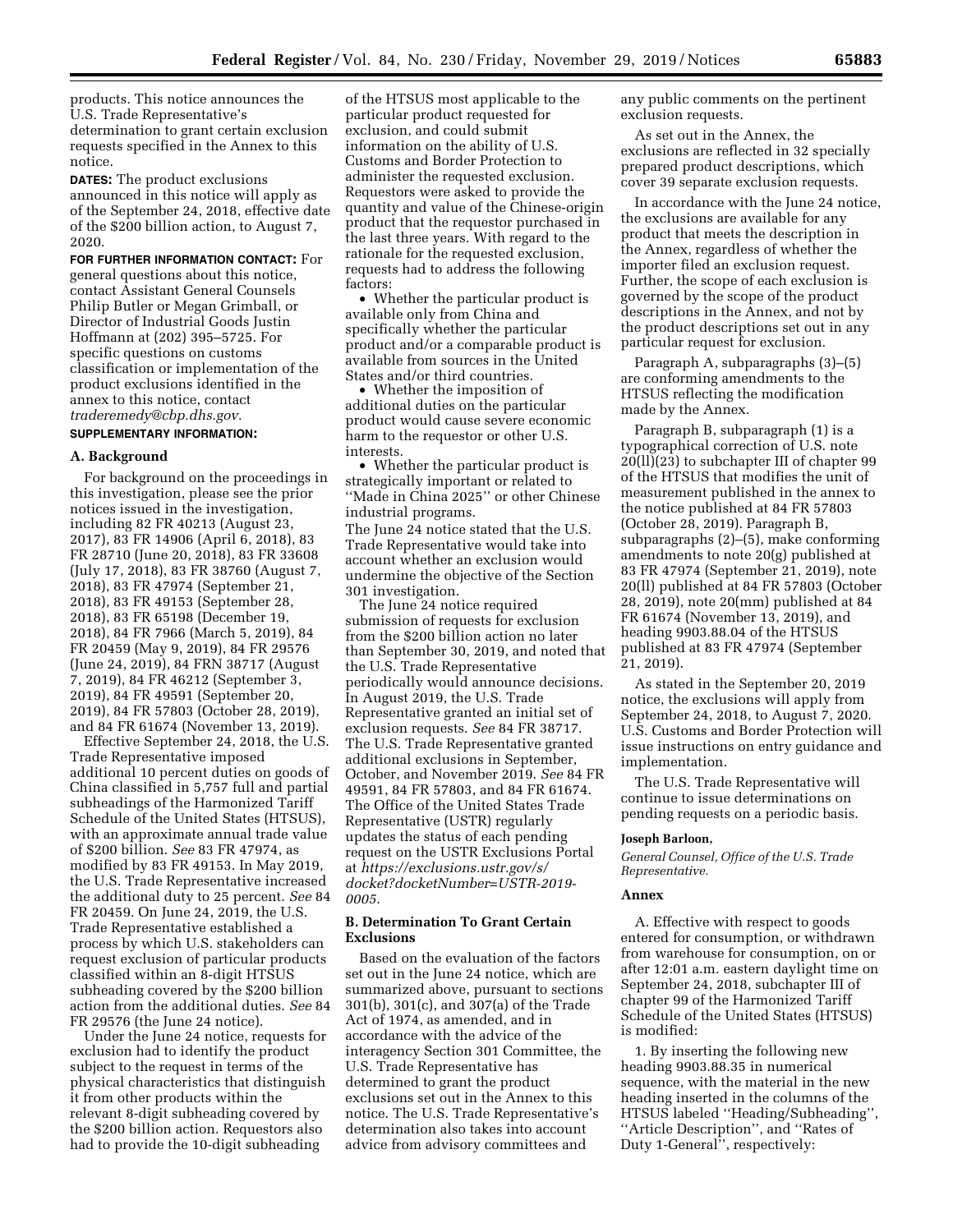| Heading/<br>subheading | Article description                                                                                                                                                 | Rates of duty                                            |         |  |
|------------------------|---------------------------------------------------------------------------------------------------------------------------------------------------------------------|----------------------------------------------------------|---------|--|
|                        |                                                                                                                                                                     |                                                          |         |  |
|                        |                                                                                                                                                                     | General                                                  | Special |  |
| $"9903.88.35$          | Articles the product of China, as provided for in U.S. note 20(nn)<br>to this subchapter, each covered by an exclusion granted by the<br>U.S. Trade Representative. | The duty provided in<br>the applicable sub-<br>heading". |         |  |

2. by inserting the following new U.S. note 20(nn) to subchapter III of chapter 99 in numerical sequence:

''(nn) The U.S. Trade Representative determined to establish a process by which particular products classified in heading 9903.88.03 and provided for in U.S. notes 20(e) and (f) to this subchapter could be excluded from the additional duties imposed by heading 9903.88.03, and by which particular products classified in heading 9903.88.04 and provided for in U.S. note 20(g) to this subchapter could be excluded from the additional duties imposed by heading 9903.88.04. See 83 FR 47974 (September 21, 2018) and 84 FR 29576 (June 24, 2019). Pursuant to the product exclusion process, the U.S. Trade Representative has determined that the additional duties provided for in heading 9903.88.03 shall not apply to the following particular products, which are provided for in the enumerated statistical reporting numbers:

- (1) Candy lollipops, not containing cocoa, such goods put up for retail sale in packings in the form of a larger plastic lollipop, each comprising a spheroid container with a major axis of 14 cm and a minor axis of 11 cm, with and a plastic stick measuring 22 cm in length inserted in the bottom of the container, with the container portion wrapped in printed plastic film cinched at the container's bottom by a printed hang tag (described in statistical reporting number 1704.90.3550)
- (2) Sodium metal (CAS No. 7440–23–5), in bulk solid form (described in statistical reporting number 2805.11.0000)
- (3) Plastic trays, of a kind used for retail packaging, custom vacuum formed from polyvinyl chloride or polystyrene sheets (0.45 to 0.9 mm in thickness), each measuring 7.62 cm or more but not over 53.34 cm in length, 17.15 cm or more but not over 42.55 cm in width, and 3.18 cm or more but not over 15.24 cm in depth (described in statistical reporting number 3923.10.9000)
- (4) Nonelectrical graphite sheets, flexible, measuring 1,000 mm in length, 1,000 mm in width, and 0.8

mm or more but not exceeding 1.5 mm in thickness (described in statistical reporting number 6815.10.0100)

- (5) Grinding beads of yttria-stabilized zirconia (described in statistical reporting number 6909.11.2000)
- (6) Tube or pipe sleeves (couplings) of alloy steel (except stainless steel), threaded, each weighing 0.19 kg or more but not over 18.2 kg, measuring 305 cm in length, measuring 1.2 cm or more but not over 10.2 cm in diameter, UL listed (described in statistical reporting number 7307.92.3030)
- (7) Butt welding tube or pipe elbows of galvanized steel, each weighing 0.19 kg or more but not over 17 kg, measuring 12 mm or more but not over 102 mm in inside diameter, UL listed (described in statistical reporting number 7307.93.6000)
- (8) Foldable stepladders of steel, each with 2, 3 or 4 steps and safety latch, with load capacity of 90 kg or more but not over 140 kg (described in statistical reporting number 7326.90.8660)
- (9) Flat panel display mounting adapters of base metal (described in statistical reporting number 8302.50.0000)
- (10) Telescoping curtain rod sets put up for retail sale, each set including two or more cylindrical telescoping rods, two or more wall brackets capable of affixing the rods to building components, all the foregoing of steel, and two or more rod finials of resins or other plastics, the foregoing not including mechanisms for opening or closing curtains (described in statistical reporting number 8302.41.6050)
- (11) Electric display cases incorporating refrigerating equipment designed for commercial use, each with a glass front to display the food or drink being stored (described in statistical reporting number 8418.50.0080)
- (12) Wireline bridge plug assemblies for use in oil and gas fields, compliant with Specification 11D1 of the American Petroleum Institute (API), each composed of cylindrically shaped, sand cast, cast iron

components with a nitrile rubber sealing element and brass element backup rings, measuring 3.7 cm or more but not over 52 cm in diameter and 30 cm or more but not over 72 cm in length (described in statistical reporting number 8479.89.9450)

- (13) Vacuum cleaners, bagless, upright, capable of operating in wet mode or dry mode, each with self-contained electric motor of a power not exceeding 1,500 W and having a tank capacity not over 4 liters (described in statistical reporting number 8508.11.0000)
- (14) Vacuum cleaners, bagless, upright, each with self-contained electric motor of a power not exceeding 1,500 W and having a dust receptacle capacity not exceeding 1 liter (described in statistical reporting number 8508.11.0000)
- (15) Starter motors for internal combustion gasoline engines designed for use in the lawn, automotive, watercraft, motorcycle, industrial and garden industries (described in statistical reporting number 8511.40.0000)
- (16) EGR coolant tube assemblies of stainless steel for diesel powered vehicles of headings 8701 to 8705 (described in statistical reporting number 8708.99.8180)
- (17) Bicycles, not motorized, each having aluminum- or magnesiumalloy wheels both measuring more than 69 cm but not more than 71 cm in diameter, tires of cross-sectional diameter of 3.5 cm, aluminum frame, a polyurethane/carbon fiber cord drive belt, 3-, 7- or 12-speed rear hub and twist shifter (described in statistical reporting number 8712.00.2500)
- (18) Single-speed bicycles meeting the criteria of HTS subheading 8712.00.44, each having steel frame, with aluminum stems, rims and crankset and with rider contact area of plastics, each bicycle weighing not over 11.5 kg (described in statistical reporting number 8712.00.4400)
- (19) Carts (other than industrial hand trucks and portable luggage carts) that convert into ladders, each